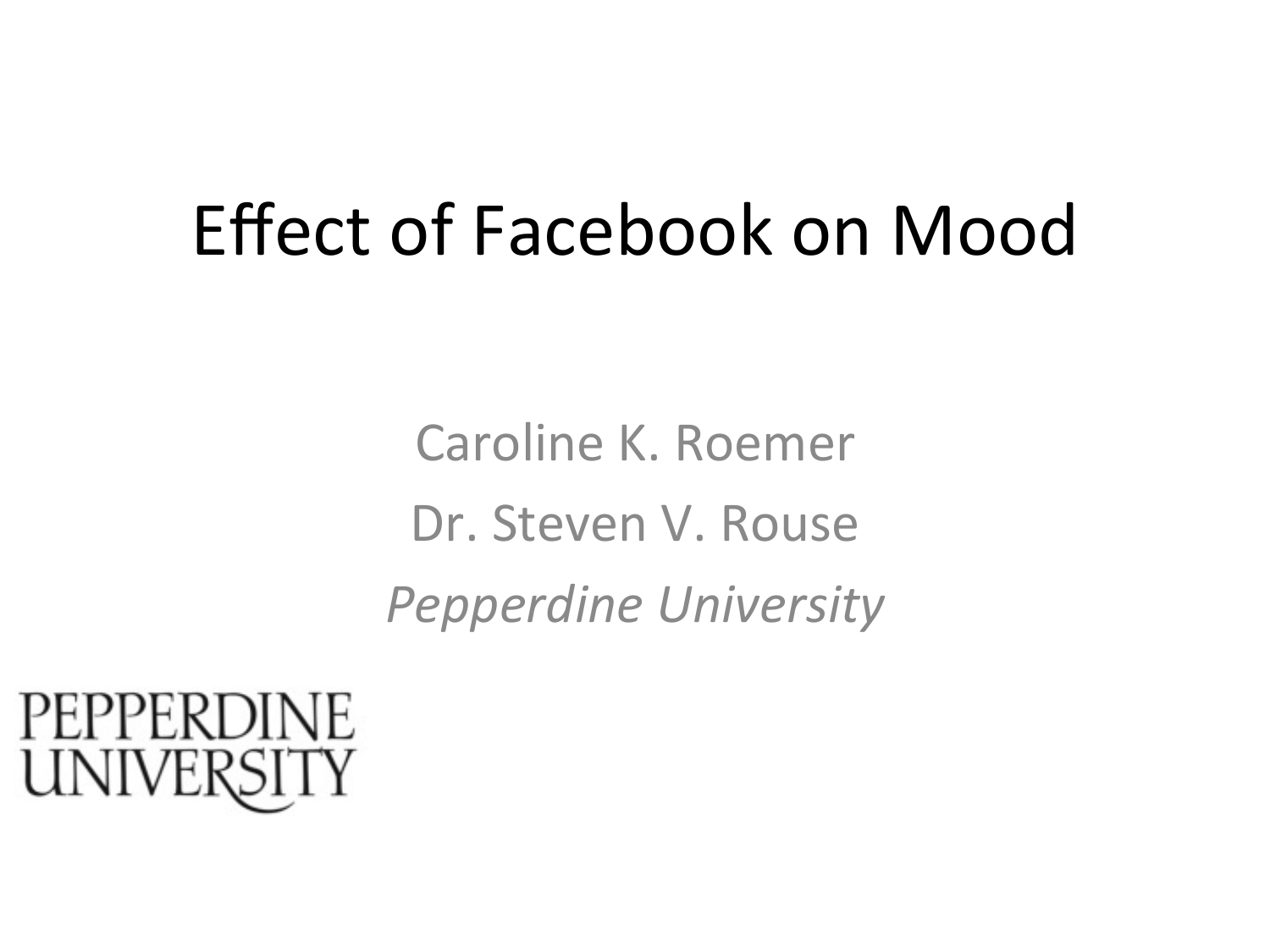## Prevalence of Facebook Use

- Founded in 2004
- Originally created for college students
- 1.15 billion people on Facebook
- On average, Facebook users spend 8.3 hours per month on Facebook
- Because so much time is spent on Facebook by so many college students, it is important to explore potential emotional risks associated with the site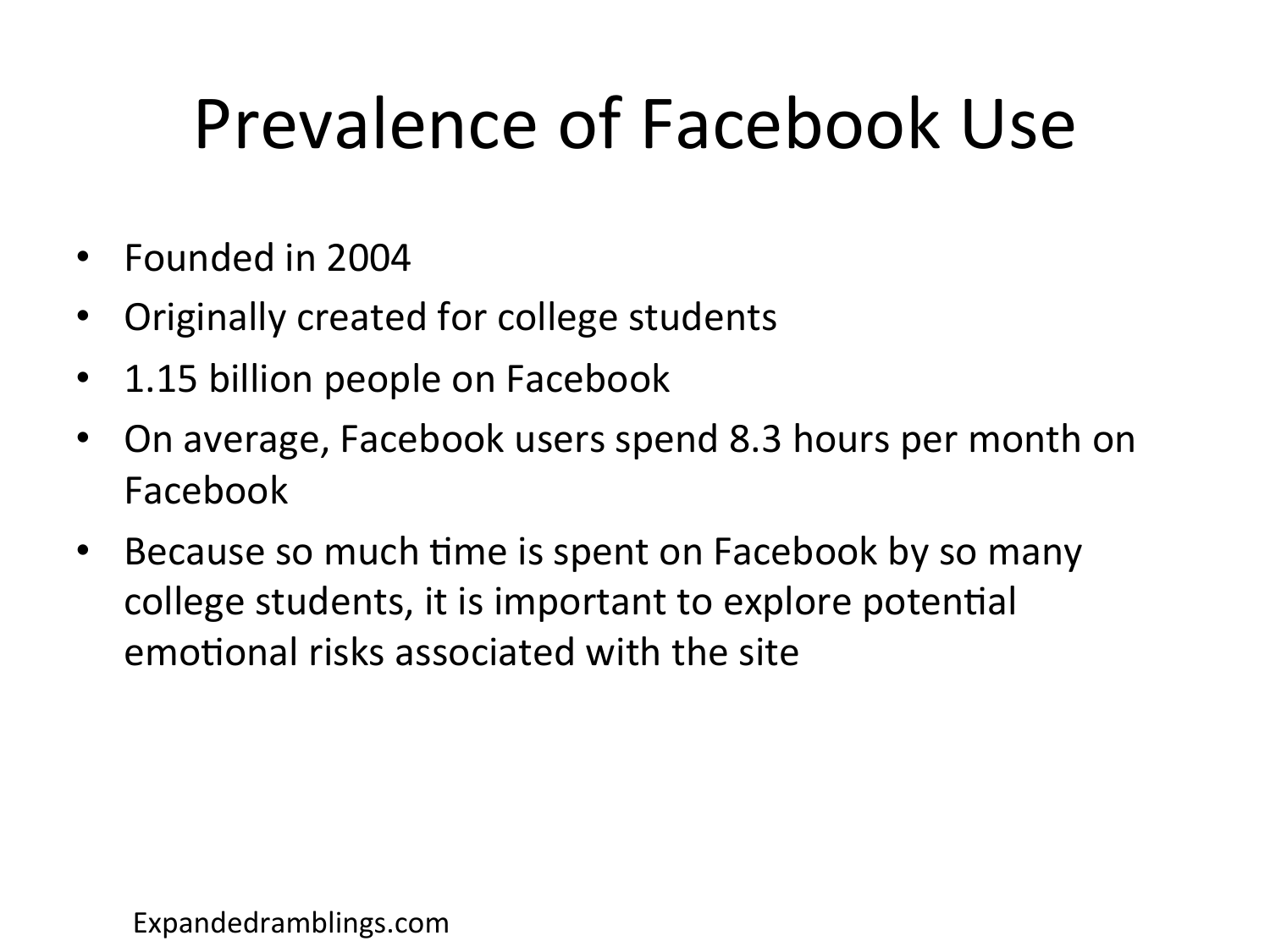## Review of Facebook research

- Back et al. (2009) found that individuals' Facebook profiles accurately reflected their personalities
- Gonzales and Hancock (2011) found that viewing one's own Facebook profile raises self-esteem scores
	- $-$  Others' profiles are seen as their authentic self and one's own profile is seen as optimal self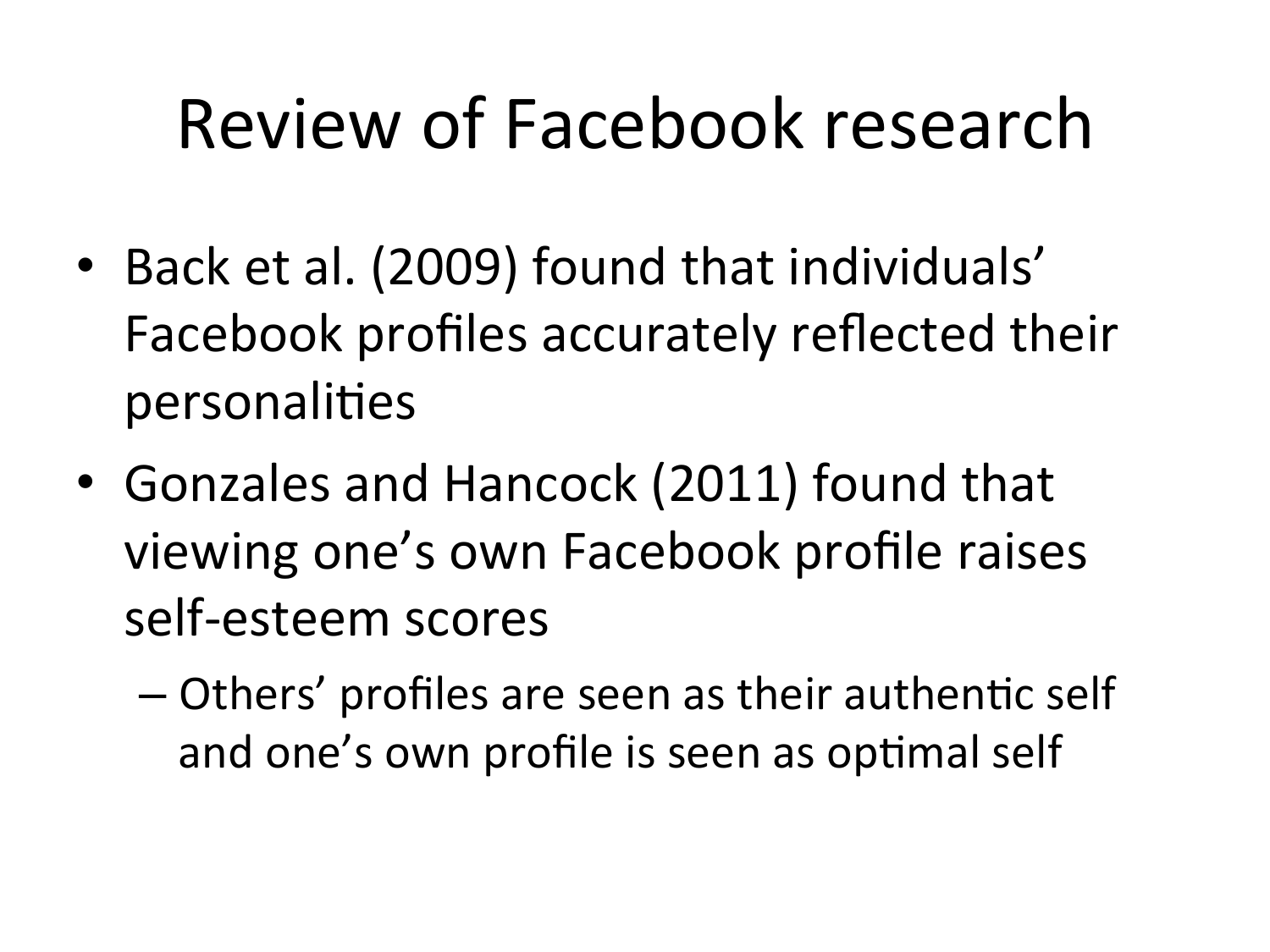#### Review of Facebook research (cont.)

- Kross, et al. (2013) studied the influence of Facebook on subjective well-being over a period of two weeks
	- $-$  Increase in Facebook use was correlated with a decrease in self-report of current feeling
	- $-$  Over a period of two weeks, increased Facebook use was correlated with a decrease in lifesatisfaction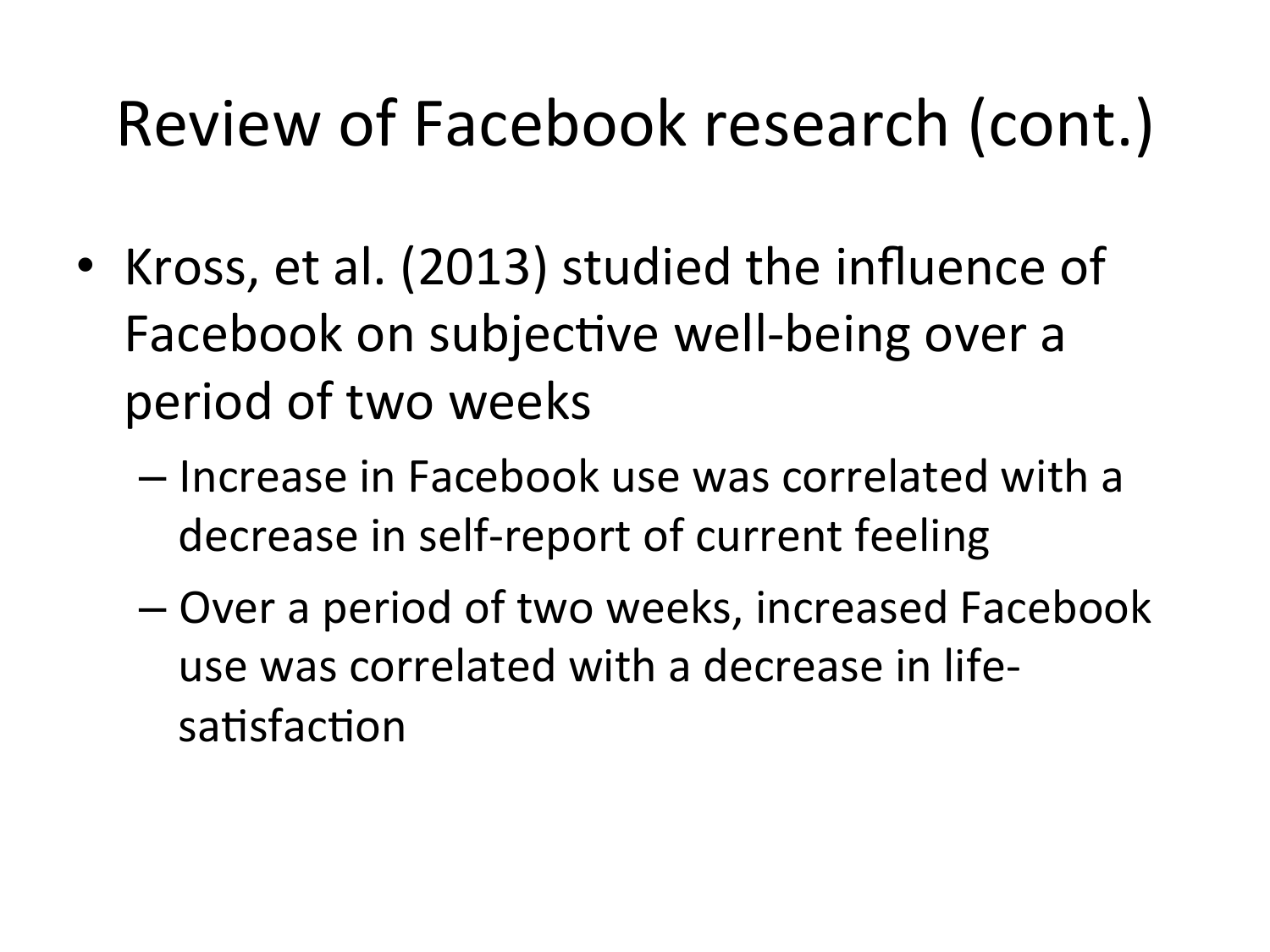### Purpose of present study

- To find the effect of Facebook on mood immediately after viewing different profiles
- Examine the correlation of change in mood and personality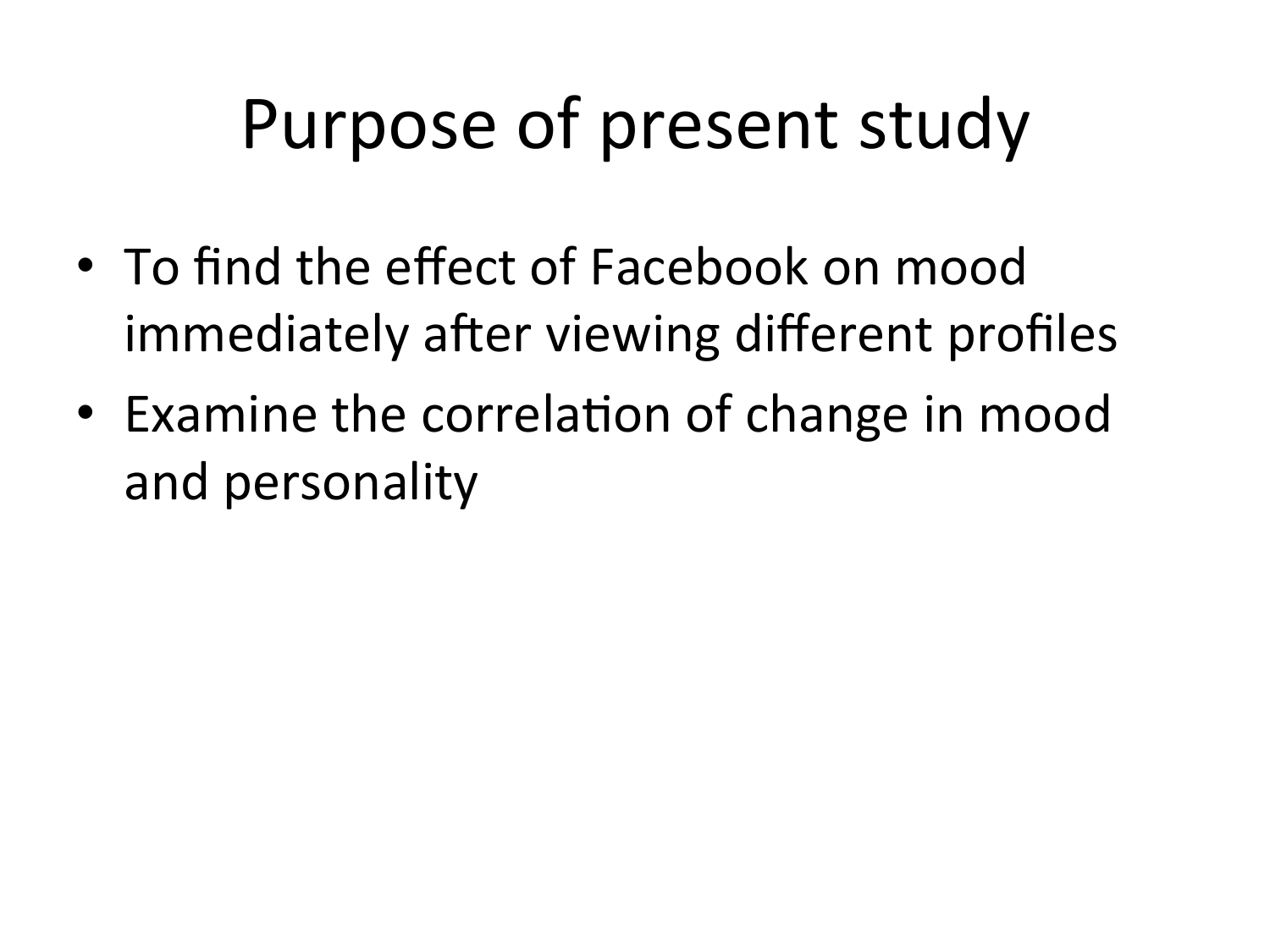## Method

- Positive and Negative Affect Scale (PANAS)
- International Personality Item Pool (IPIP)
	- $-$  Conscientiousness
	- Neuroticism
	- Openness
	- Extraversion
	- Agreeableness
	- Self-Esteem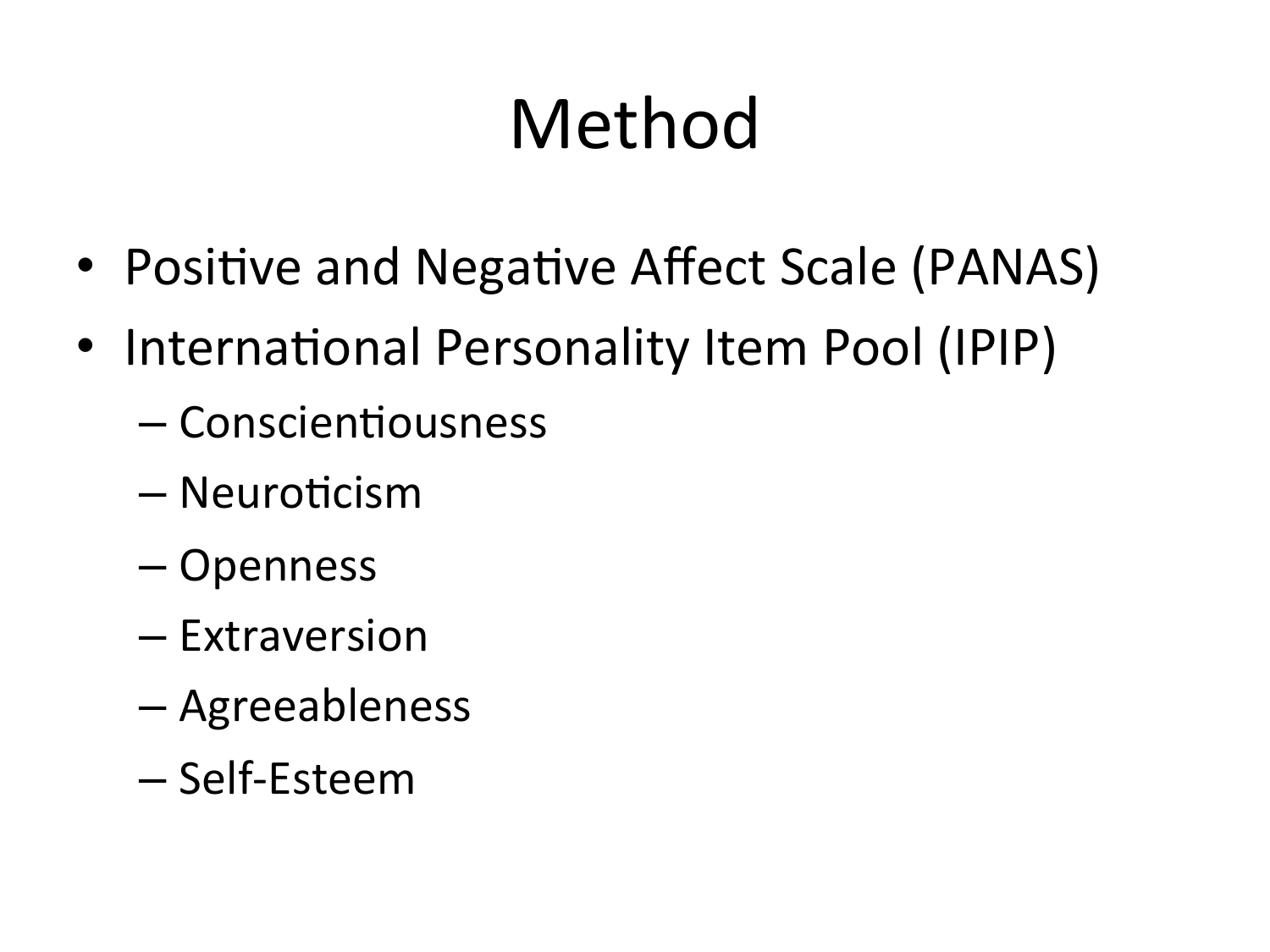## Method (cont.)

- Three profiles
	- Self
	- Friend
	- Acquaintance
- Three minutes on each profile, assigned in random order
- Passively viewing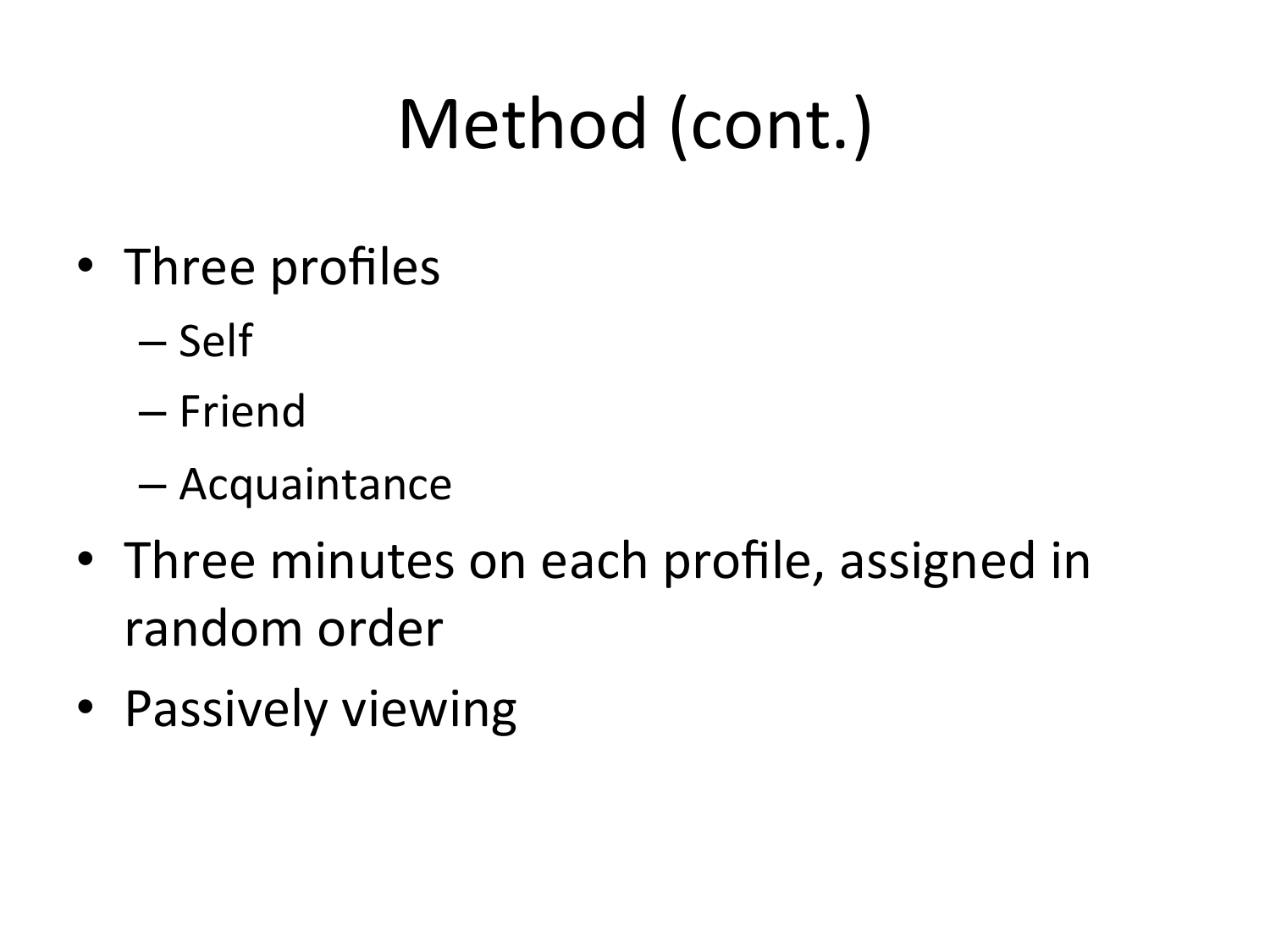#### Results

#### **Positive Affect**

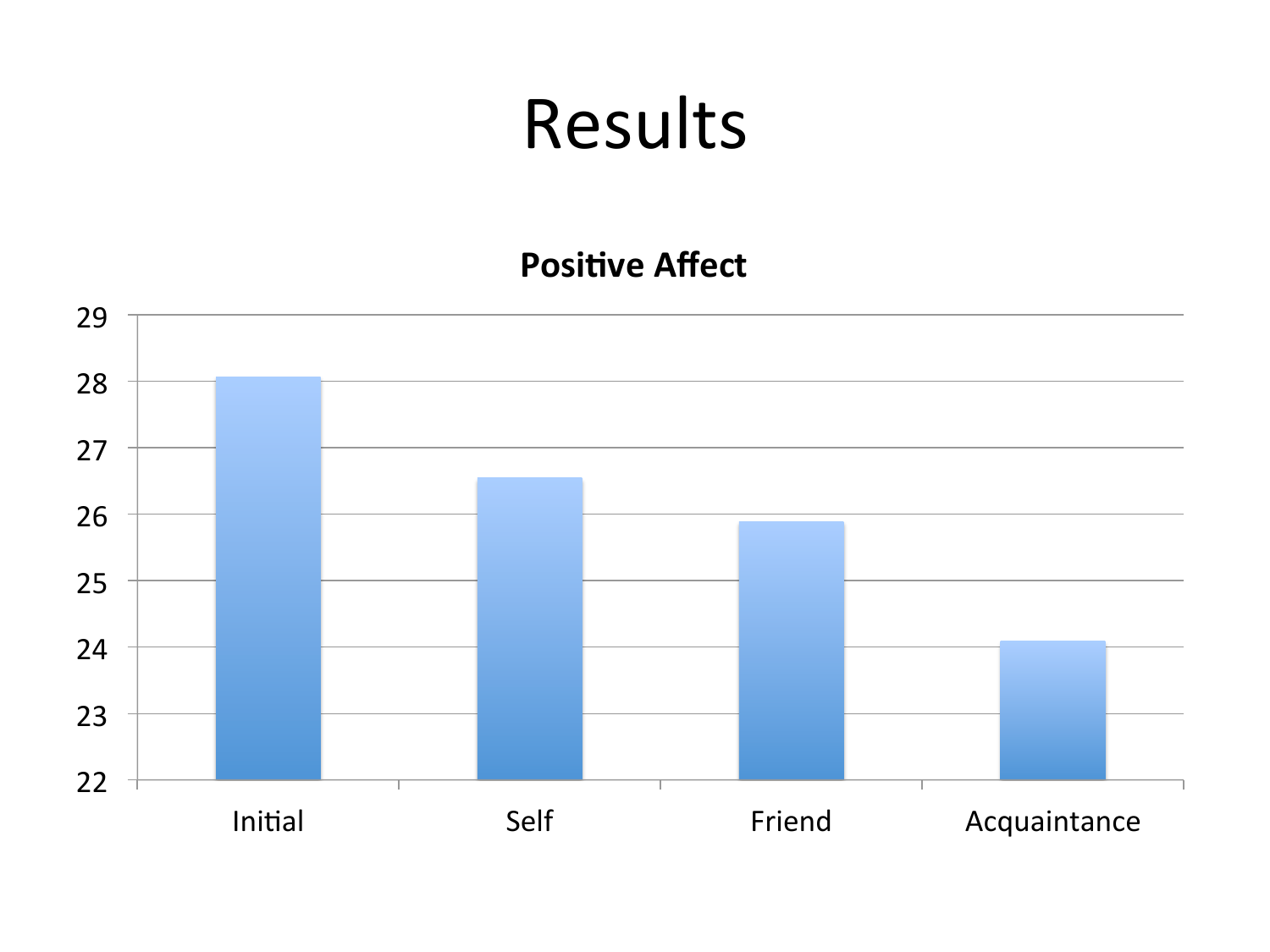**Negative Affect** 

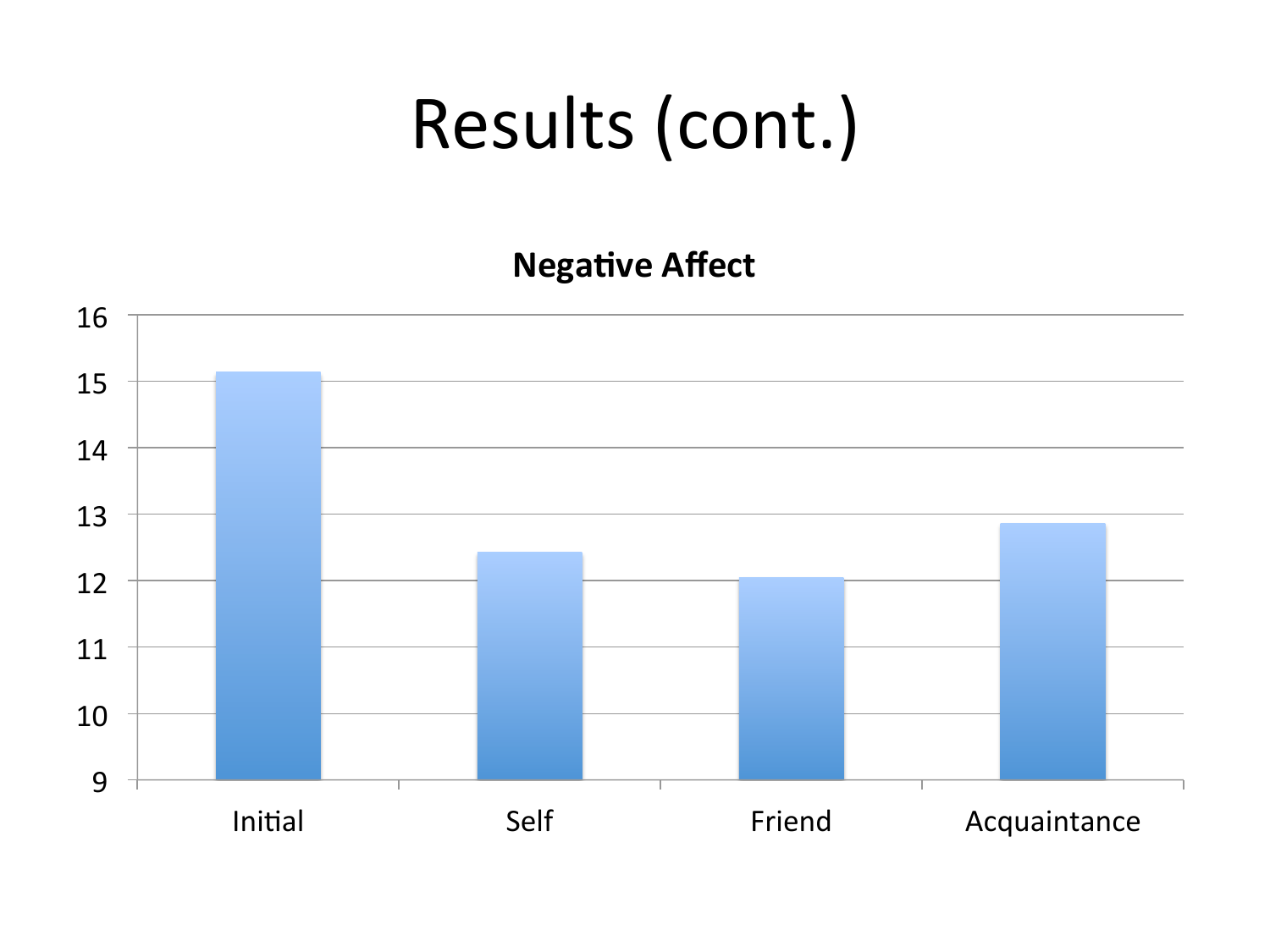- Overall, the PA and NA regressed to neutral
- The regression of PA was significant for the Acquaintance condition, moderately significant for the Friend condition, and not significant for the Self condition
- The regression of NA was significant among all conditions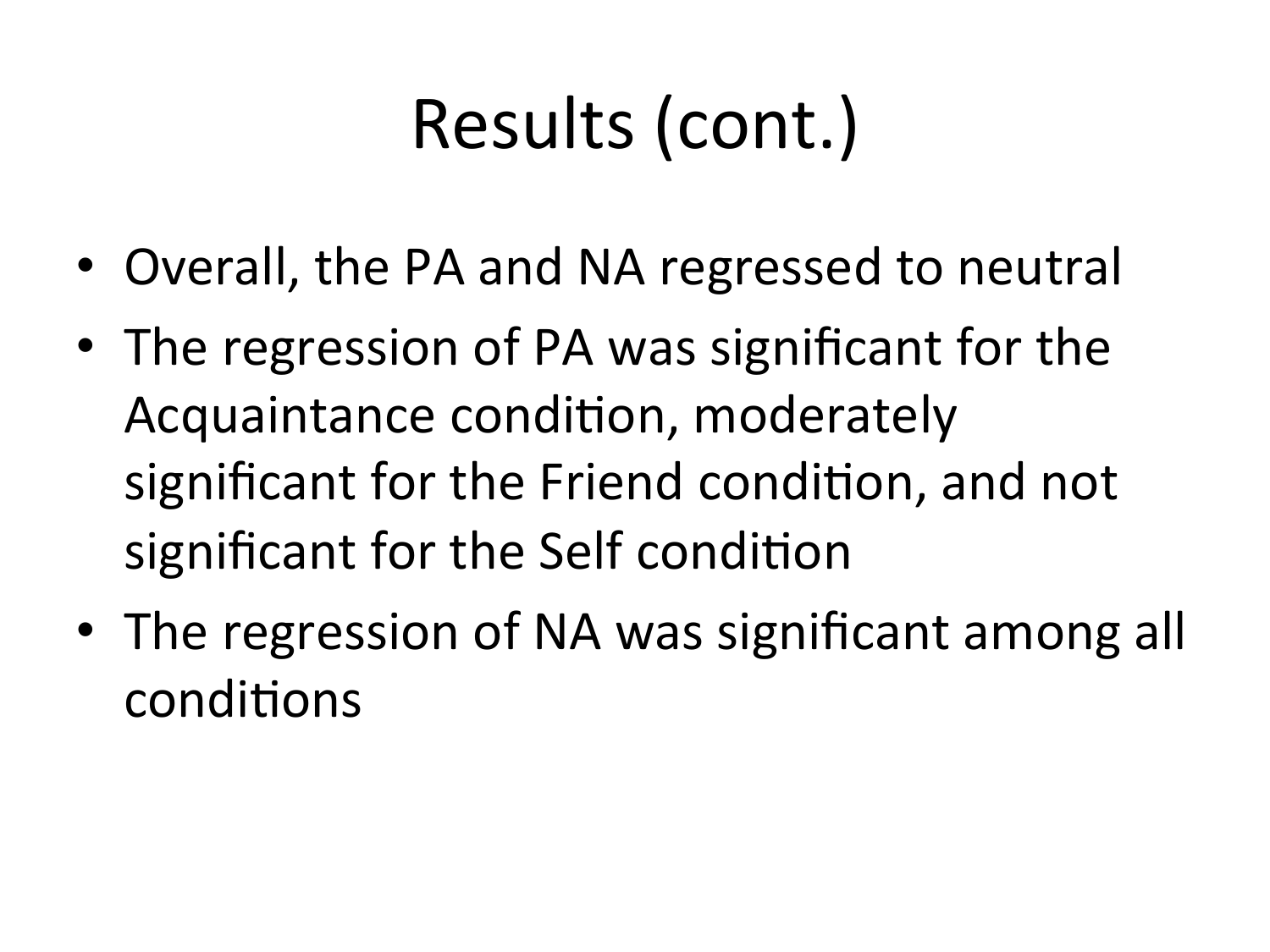*Correlation between IPIP Scores and Change in Negative Affect*

| Trait                    | Self<br>Condition | Friend<br>Condition | Acquaintance<br>Condition |
|--------------------------|-------------------|---------------------|---------------------------|
| Extraversion             |                   |                     |                           |
| Neuroticism              | $-34*$            | $-43**$             | $-.40**$                  |
| Agreeableness            |                   |                     |                           |
| Conscientiousness        | $.32*$            | $.43**$             | $.38**$                   |
| Openness to Experience — |                   |                     |                           |
| Self-Esteem              |                   | $.43**$             | 38**                      |

Note.  $* p < .05; ** p < .01$ ; correlations that did not reach statistical significance are represented with by dash.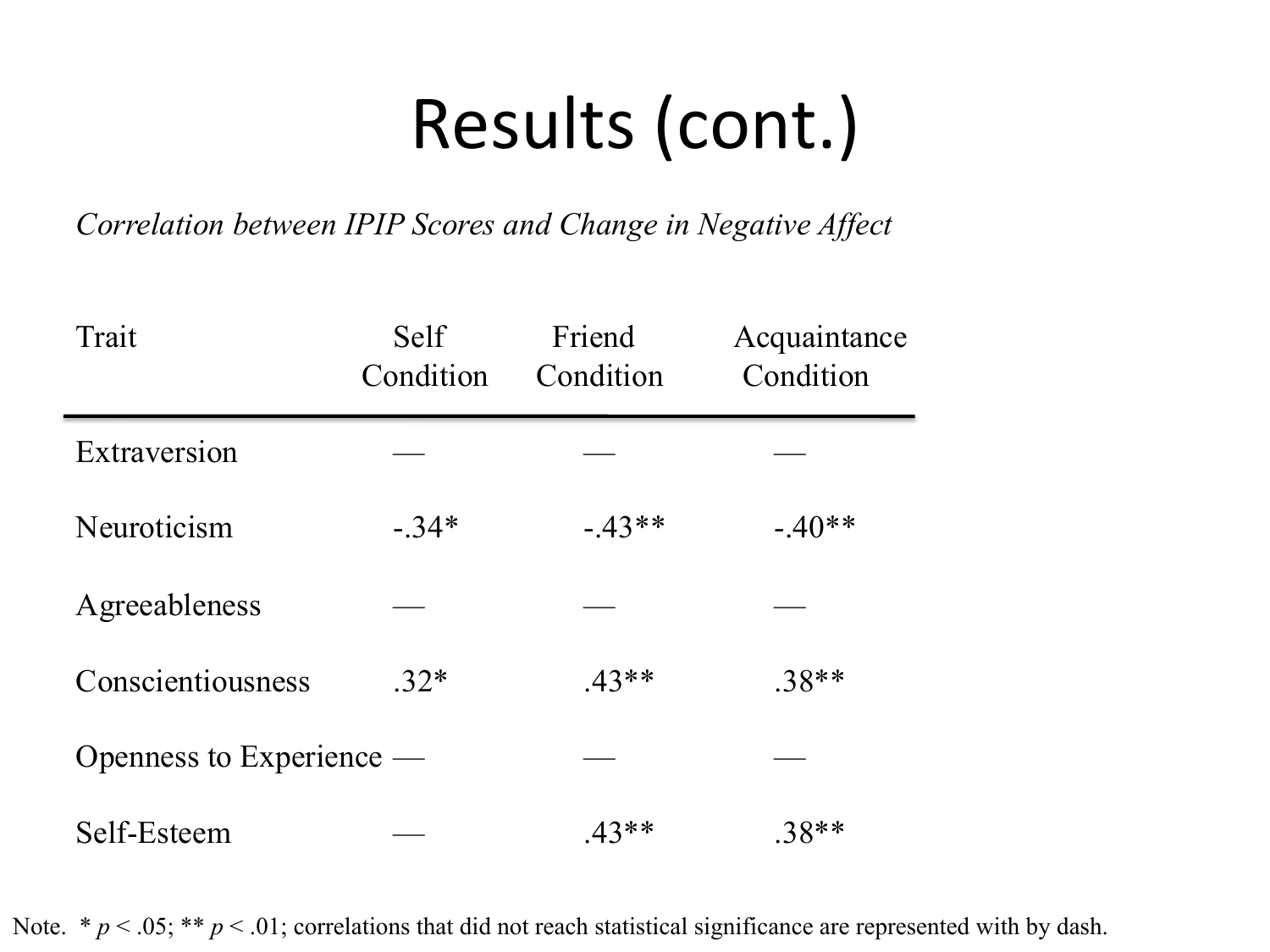- Neuroticism was negatively correlated with change in NA scale for all three conditions
- Conscientiousness was positively correlated with change in NA scale for all three conditions
- Self-Esteem was positively correlated with change in NA scale for Friend and Acquaintance condition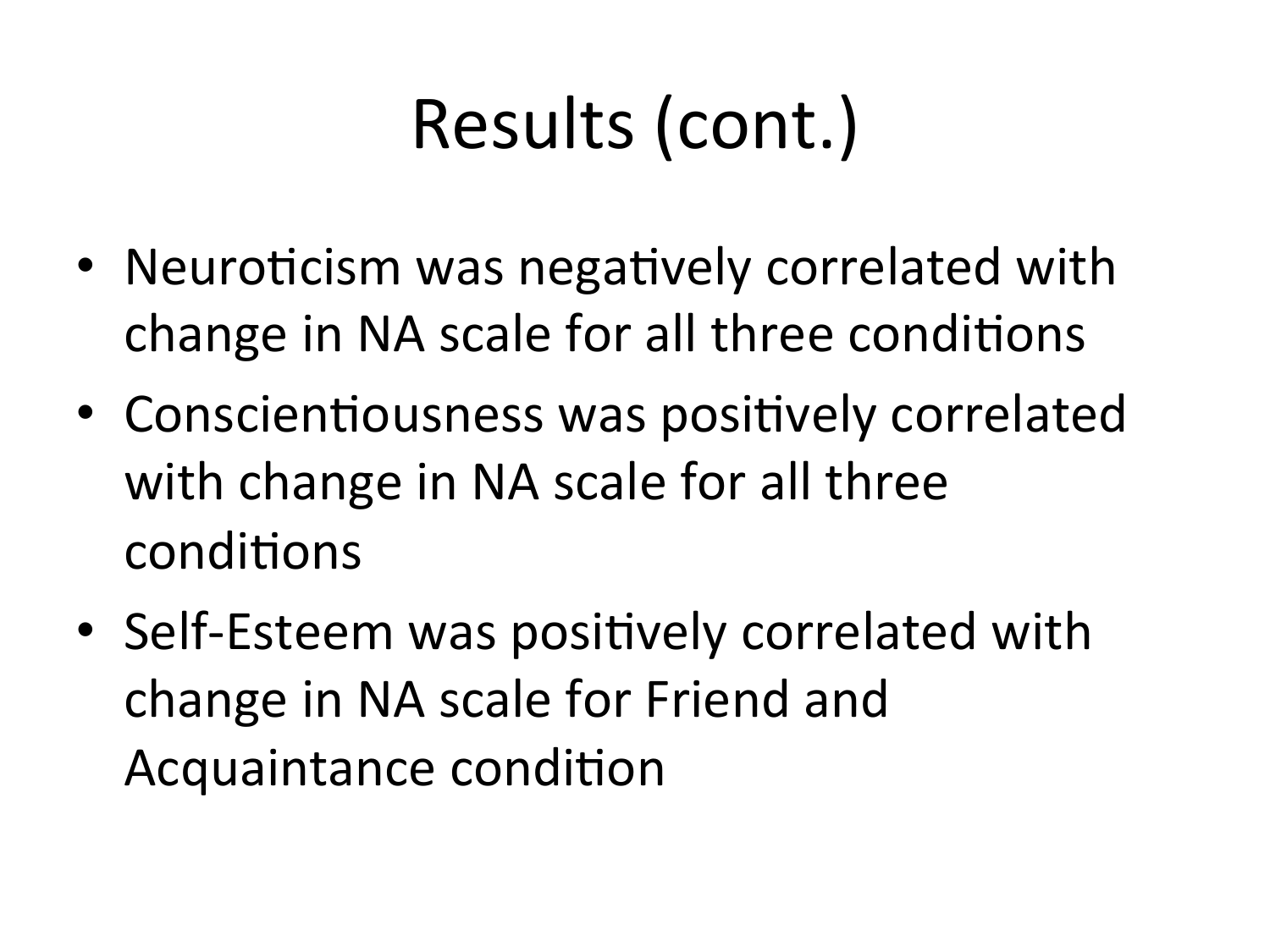### Inferences

- Negative mood lessens after spending time on Facebook, and positive mood is either lessened or remains the same
	- $-$  Not worsening mood, but rather bringing a person nearer to an emotionless state
- This may give insight to the addictive qualities of Facebook